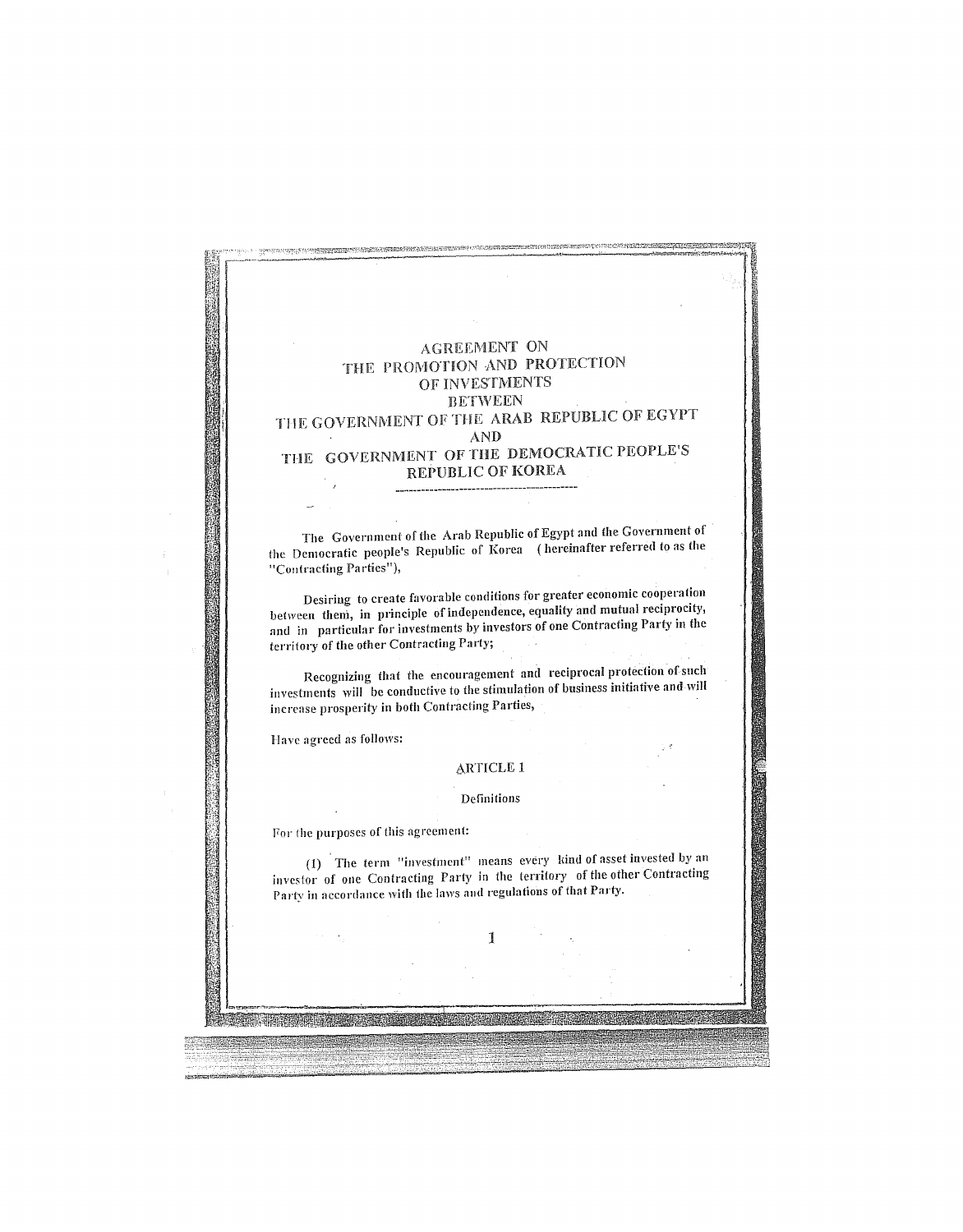Without restricting the generality of the foregoing, the term "investment" shall include, in particular, though not exclusive: (a) Movable and immovable property as well as any other related property rights such as mortgages, liens, pledges, usufrnct and similar rights; (b) Shares, stocks and debentures of companies and any other forms of participation in a company or any business enterprise; (c) Claims to money or to any performance having an economic value associated with an.investment; (d) Intellectual property rights including copyrights, trademarks, patents, industrial designs, technical processes, know-how, trade secrets, trade namcs and good wiII; (e) Any rights conferred by laws or under contracts, relating to an investment and any licenses and permits to the laws, including the concessions to search for, cultivate, extract, and exploit natural resources; Any change in the form in which assets are invested shall not affect their character as an investment. (2) The term "investor" means any nntural or juridical person, who invests in the territory of the other Contracting Party: (a)  $A$  "natural person" means with respect to either Contracting Party a natural person having the nationality of that Party in accordance with its laws; and (b) A "juridical person" means with respect to either Contracting Party, any entity established in accordance with, and recognized as a juridical person by its laws such as public institutions, corporations, foundations, private companies, firms, establishments and organizations. 2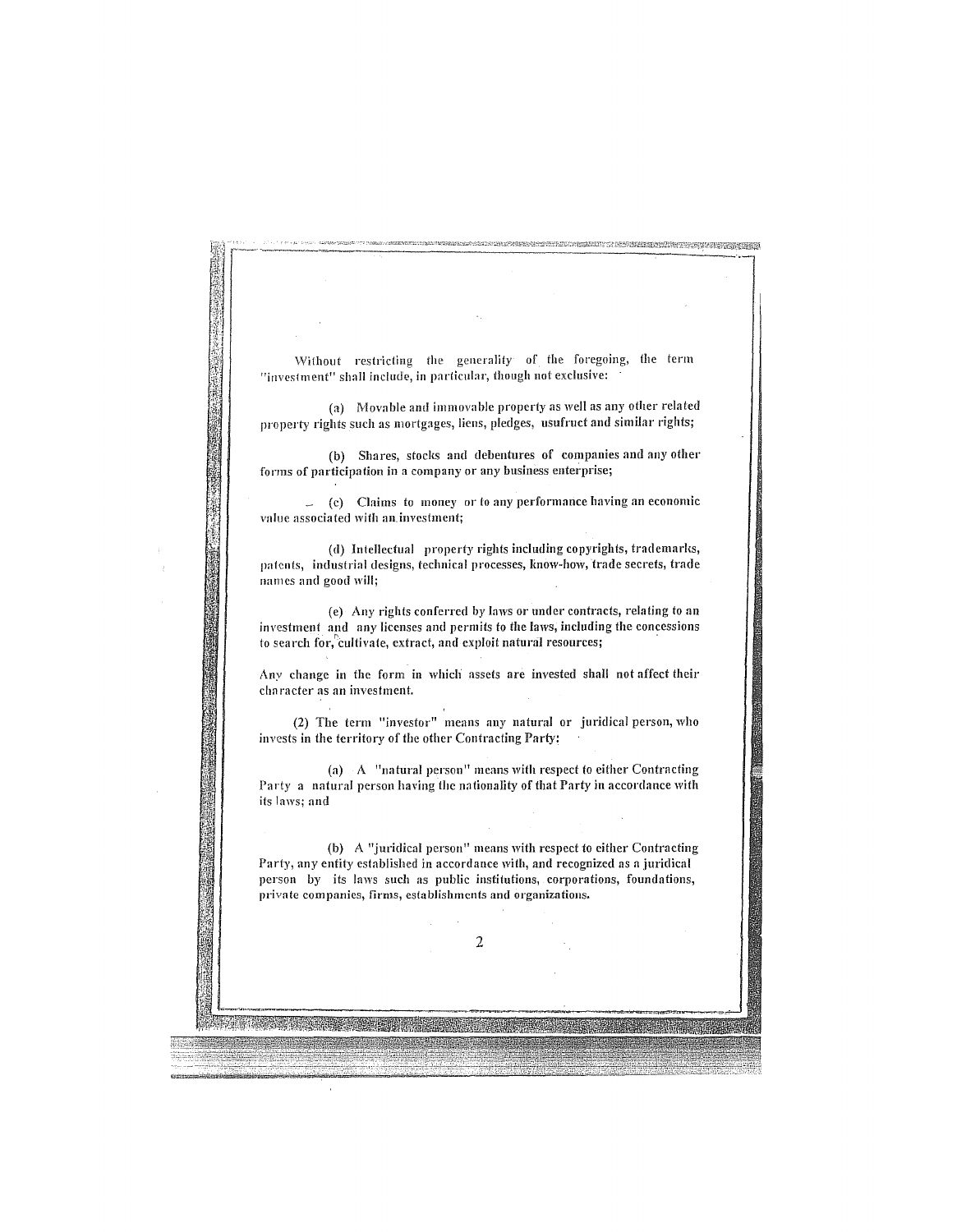(3) The term "returns" means any amount yielded by an investment and in particular, though not exclusive, includes, profits, dividends, interests, shares, capital gains, royalties, current income, technical assistance fee and/or other fees.

(4) The term "territory" means the territory of the Arab Republic of Egypt or the territory of the Democratic People's Republic of Korea respectively, as well as those maritime areas, including the seabed and subsoil adjacent to the outer limit of the territorial sea over which the State concerned exercises, in accordance with international law, sovereign rights or jurisdiction for the purpose of exploration and exploitation of the natural resources of such **areas.** 

(5) The term "Freely convertible currency" means the currency that is widely used to make payments for international transactions and widely exchanged in principal international exchange markets.

#### **ARTICLE 2**

#### Promotion and Protection of Investments

(1) Each Contracting Party shall encourage and create favorable conditions for investors of the other Contracting Party to invest in its territory and, shall admit such investments in accordance with its laws and regulations.

(2) Investments of investors of each Contracting Party shall at all times be accorded fair and equitable treatment and shall enjoy full protection and security in the territory of the other Contracting Party. Neither Contracting Party shall in any way impair by unreasonable or discriminatory measures the management, maintenance, use, enjoyment or disposal of investments in its territory of investors of the other Contracting Party.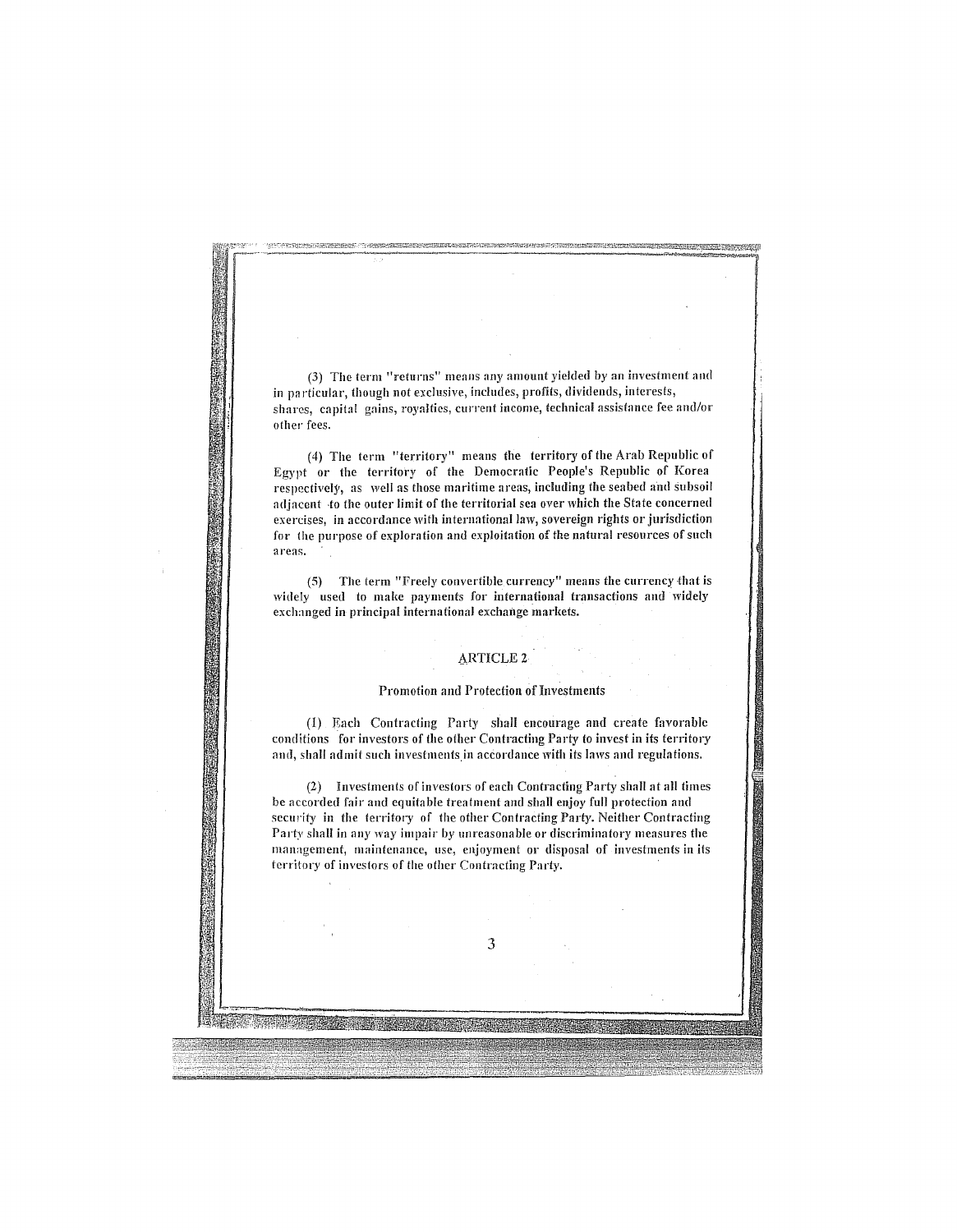# **President Professor ARTICLE 3 Investment Treatment** (1) Investments of investors of one Contracting Party in the territory of the other Contracting Party and also the returns ihere from shall receive treatment which is fair and equitable and not less favorable than that accorded in respcct of the investments of its own investors or those of any third state.  $(2)$  Each Contracting Party shall in its territory accord, to investors of the other Contracting Party as regards the management, maintenance, use, enjoyment or disposal of their investments, treatment which is fair and equitable and not less favorable than that which it accords to its own investors or to investors of any third country. (3) The provisions of paragraphs  $(1)$  and  $(2)$  of this Article shall not be construed so as to oblige one Contracting Party to extend to investors of the other Contracting Party the benefit of any treatment, preference or privilege which may be extended by the former Contracting Party by virtue of: (a) Any existing or future customs union or free trade area, a common external tariff area, a common market, a monetary union or similar international agreements or other forms of regional cooperation to which either Contracting Party is or may hecome a party; or (b) Any existing or future conventions or other international arrangements relating wholly or mainly to taxation. ARTICLE 4 Compensation for Losses (1) Investors of one Contracting Party whose investments in the territory of the other Contracting Party suffer losses owing to war, armed 4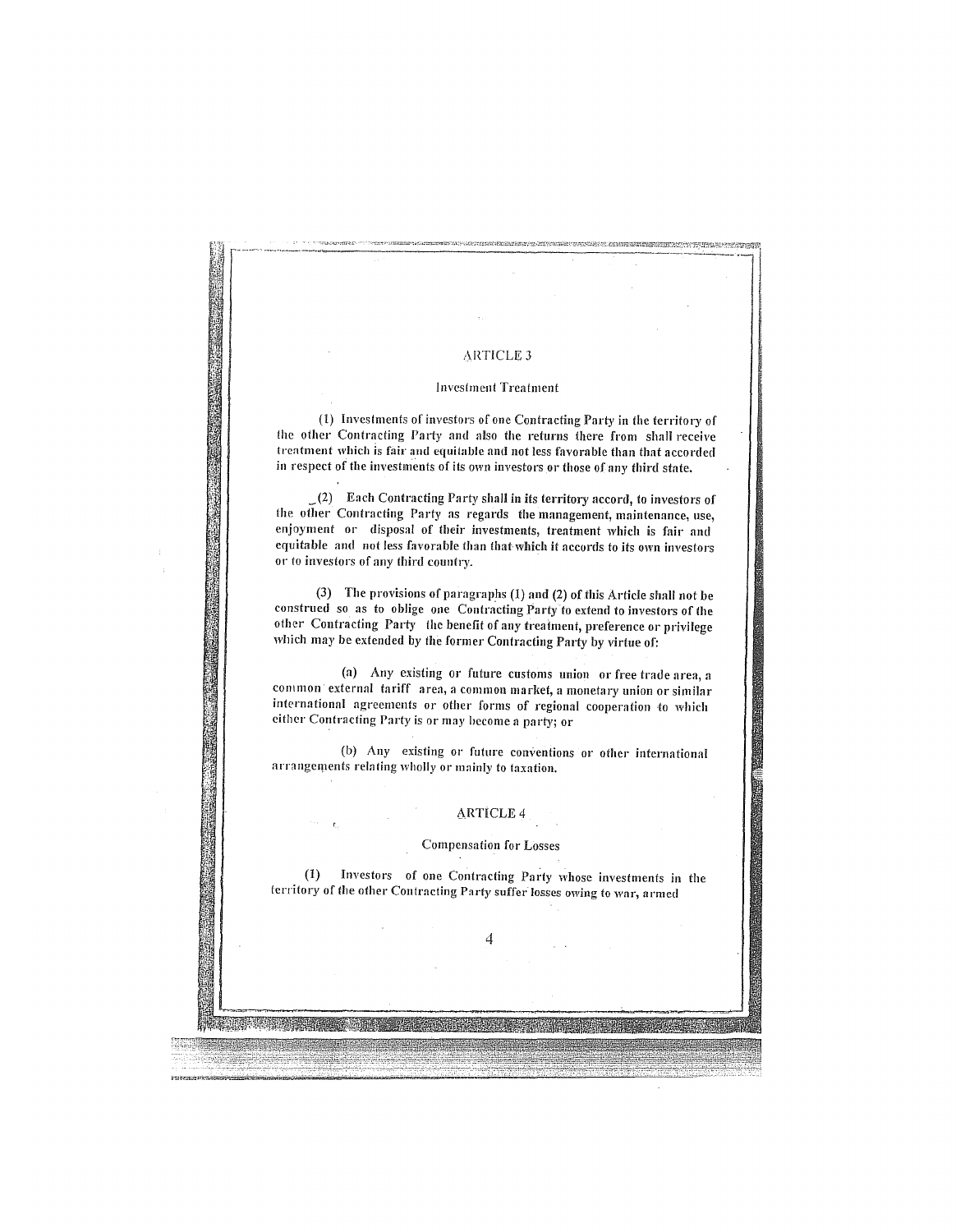conflicts, revolution, a state of national emergency, revolt, insurrection, riot or other similar events in the territory of the latter Contracting Party shall be accorded by the latter Contracting Party, as regards to restitution indemnification, compensation or other settlements, treatment which is not less favorable than that which the latter Contracting Party grants to its own investors or to investors of any third state. Any payments under this article shall be prompt, adequate, effective and freely transferable.

(2) Without prejudice to paragraph (1) of this article, investors of one Contracting Party who, in any of the situations referred to in that paragraph, suffer damage or loss in the territory of the other Contracting Party resulting from:

(a) Requisitioning of their property by its forces or authorities, or

(b) Destruction of their property by its forces or authorities which was not caused in combat action or was not required by the necessity of the situation, shall be accorded just and adequate compensation for the damage or loss sustained during the period of the requisitioning or as a result of the destruction of the property. Resulting payments shall be freely transferable and without undue delay.

#### **ARTICLE 5**

#### Nationalization and Expropriation

 $\pm$ 

(1) Investments of investors of either Contracting Party shall not be nn tionalized, expropriated or otherwise, subjected to any other similar measures having an effect equivalent to nationalization or expropriation (hereinafter referred to as "expropriation" in the territory of the other Contracting Party except for reasons of public interest under due process of law, on a non-discriminatory basis, and provided that it is accompanied by prompt, adequate and effective compensation.

5

 $\overline{\phantom{a}}$  ,  $\overline{\phantom{a}}$  ,  $\overline{\phantom{a}}$  ,  $\overline{\phantom{a}}$  ,  $\overline{\phantom{a}}$  ,  $\overline{\phantom{a}}$  ,  $\overline{\phantom{a}}$  ,  $\overline{\phantom{a}}$  ,  $\overline{\phantom{a}}$  ,  $\overline{\phantom{a}}$  ,  $\overline{\phantom{a}}$  ,  $\overline{\phantom{a}}$  ,  $\overline{\phantom{a}}$  ,  $\overline{\phantom{a}}$  ,  $\overline{\phantom{a}}$  ,  $\overline{\phantom{a}}$ 

i<br>i<br>i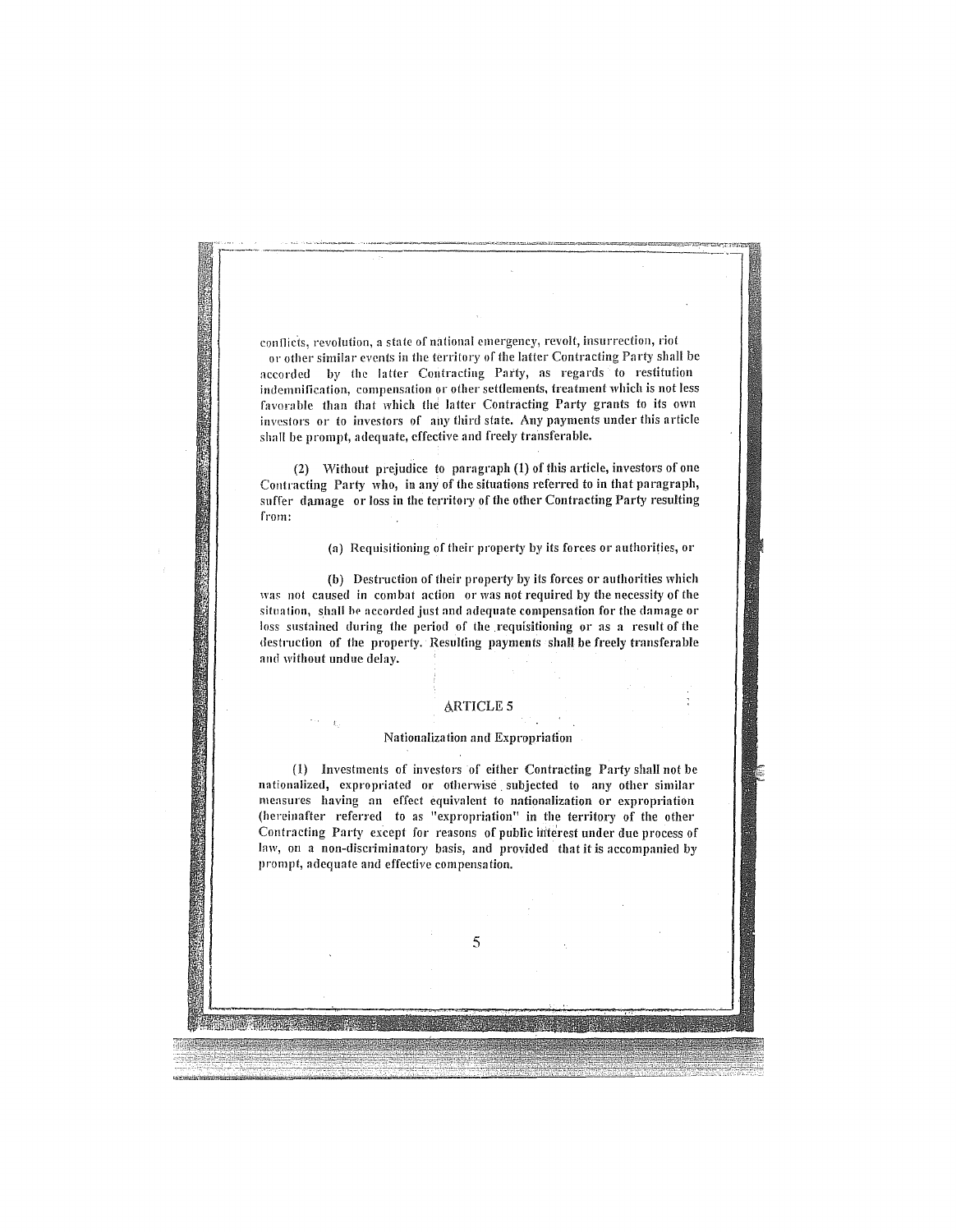Such compensation shall amount to the market value of the  $(2)$ investment expropriated immediately before expropriation was taken or before impending expropriation became public knowledge, which ever is the earlier. shall include interest at the applicable commercial interest rate, and shall be made without undue delay, be effectively realizable and be freely transferable.

第六章 中國的交通基督管理學 网络海绵属 医血管炎 医血管炎 医血管炎 医血管炎 医血管炎 医血管炎 医血管炎

(3) The investor of the Contracting Party shall have a right to prompt a review by a judicial or other independent authority of the other Contracting Party, of his or its case and of the valuation of his or its investments in accordance with the principles set out in this Article.

(4) Where one Contracting Party expropriates the assets of a company which is incorporated or constitutes under its laws and regulations, and in which investors of the other Contracting Party own shares or other forms of participation, the provisions of this Article shall be applied.

## ARTICLE 6

**State State** 

#### **Transfers**

(1) With regard to the investments made in its territory, each Contracting Party shall grant to investors of the other Contracting Party the right to freely transfer payments related to their investments and returns. Such transfers shall include in particular though not exclusive the following:

(a) Investment returns, as defined in Article 1;

(b) Compensation and other indemnities pursuant to Article (4) and  $(5)$ ;

 $\bar{r}$ 

(c) Proceeds accruing from the sale or liquidation, in full or partial of an investment;

(d) Funds in repayment of loans related to investments;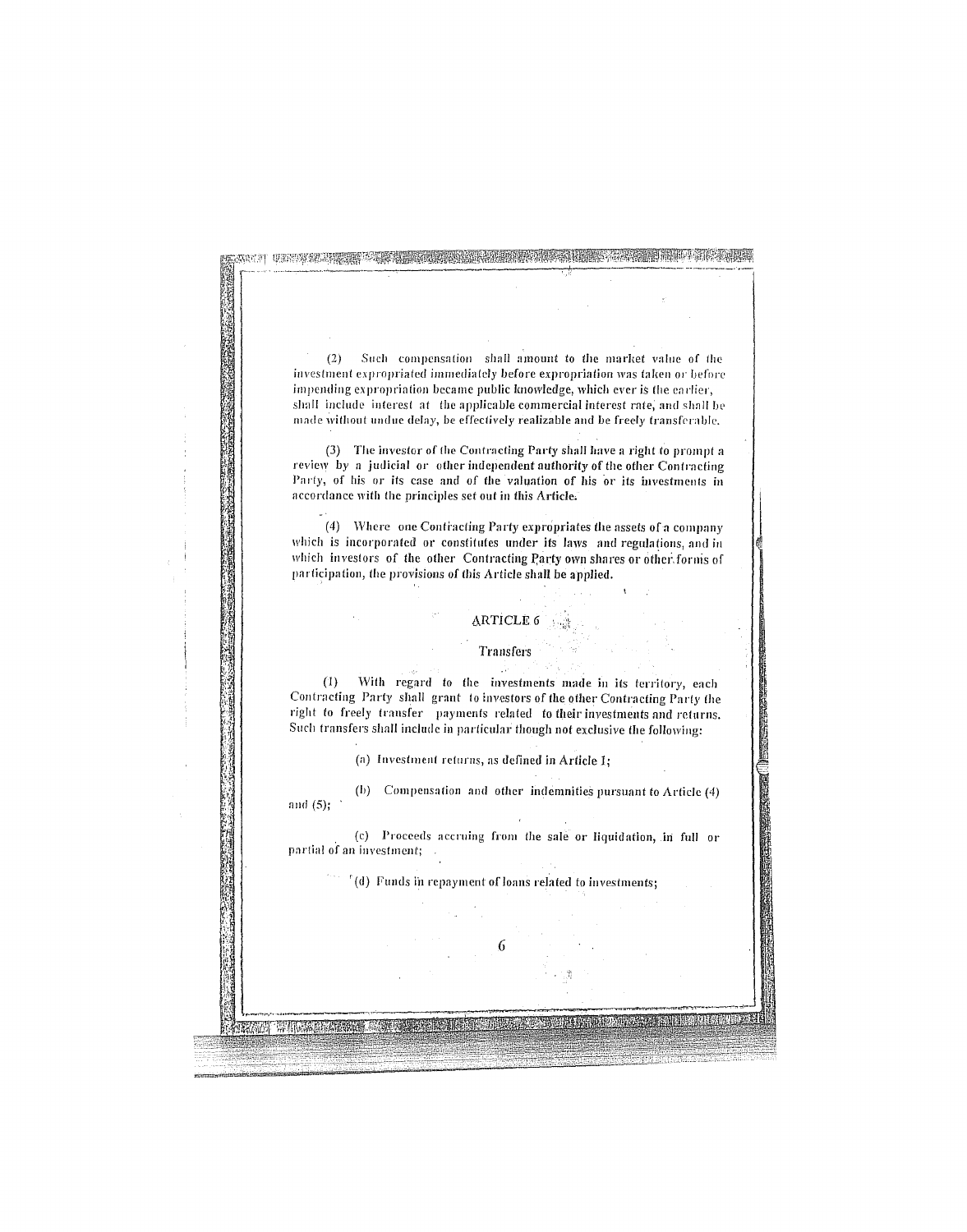(e) Additional funds necessary for the maintenance or development of an existing investment;

网络外科特别的新闻的小说的。<br>1989年,我们的小说的"我们的人",我们的小说,我们的小说,我们的小说,我们的小说,我们的小说,我们的小说,我们的小说,我们的小说,我们的小说,我们的小说,我们

(f) Amounts spent for the management of an investment in the territory of the other Contracting Party;  $\lambda$ 

 $(g)$  Earnings of nationals of the other Contracting Party who are allowed to work in connection with investments in its territory.

(2) The transfers shall be made in a freely convertible currency, without undue delay at the exchange rate which is effective for the current transaction or at the official rate of exchange in force on the date of transfers.

#### **ARTICLE 7**

NAN PERSONAL PROPERTY

#### Subrogation

If a Contracting Party or its designated agency makes a payment to its own investors under a guarantee against non-commercial risks it has accorded 'in respect oif investments **in** the territory of the otlier Contracting Party, the latter Contracting Party shall recognize:

(a) The assignment, whether under the law or pursuant to a legal transaction in that country, of any rights or claims from the investor to the former Contracting Party or its designated agency; and

(b) That the former Contracting Party or its designated agency is entitled by virtue of subrogation to exercise such claims of that investor and shall assume the obligation related to the investment.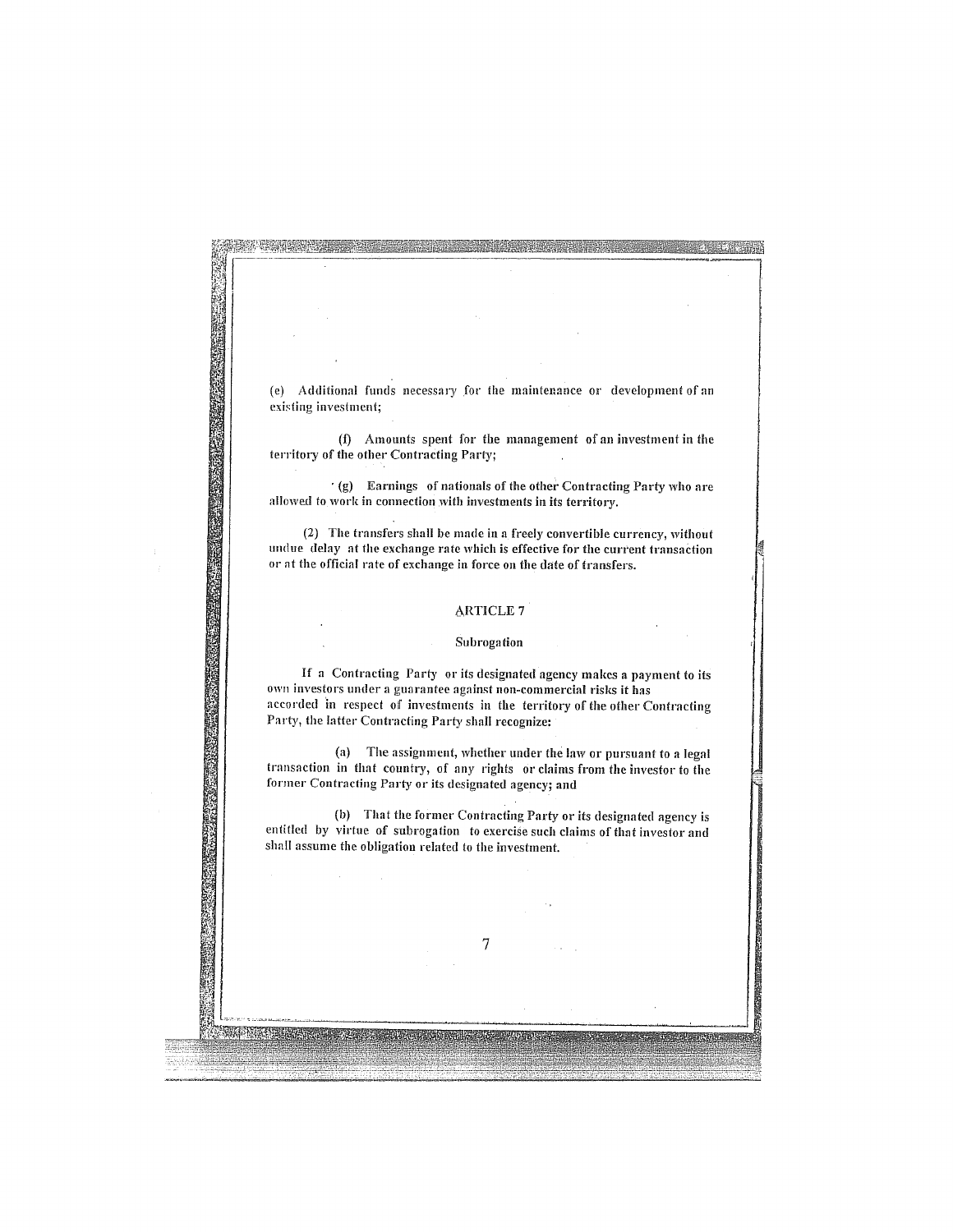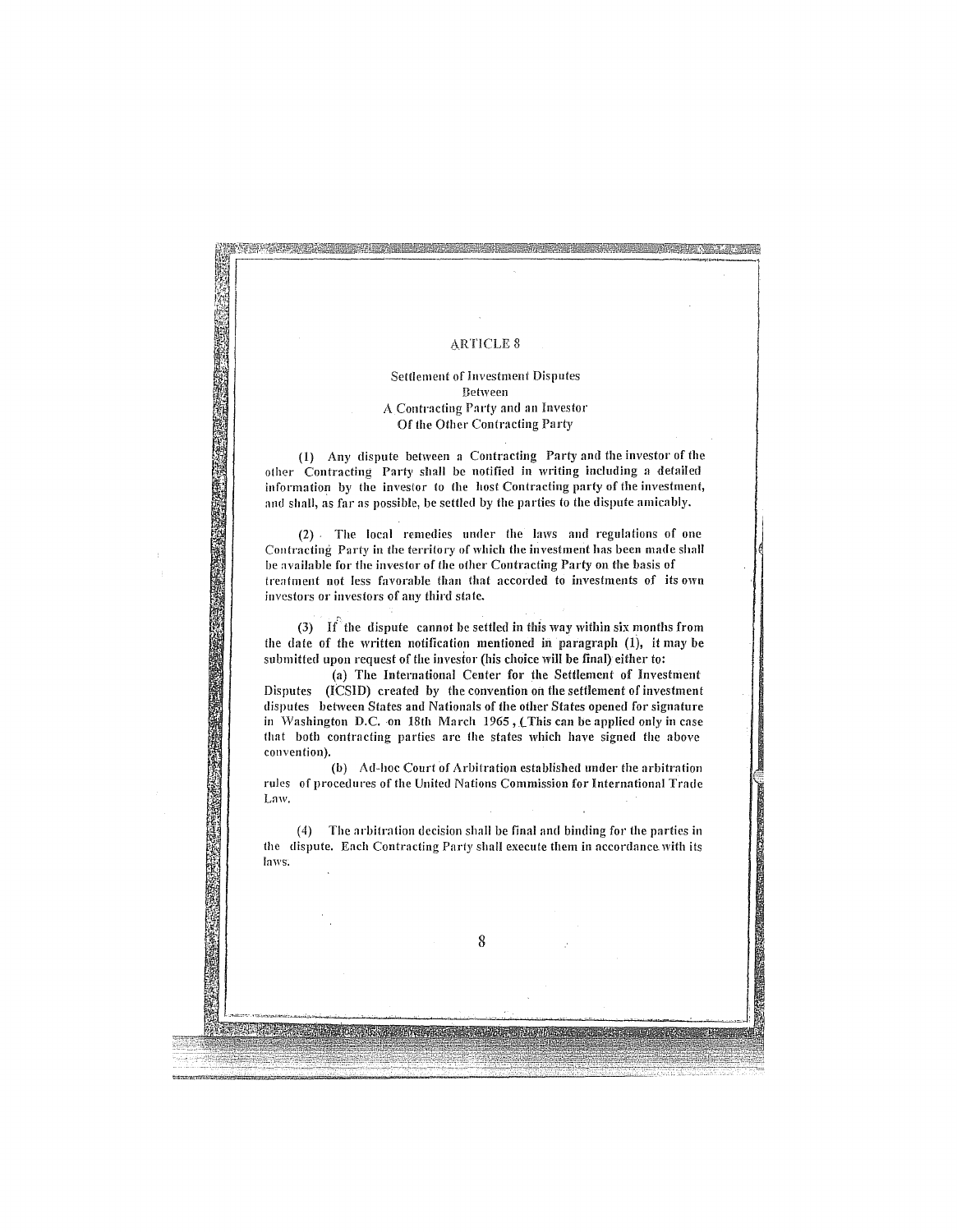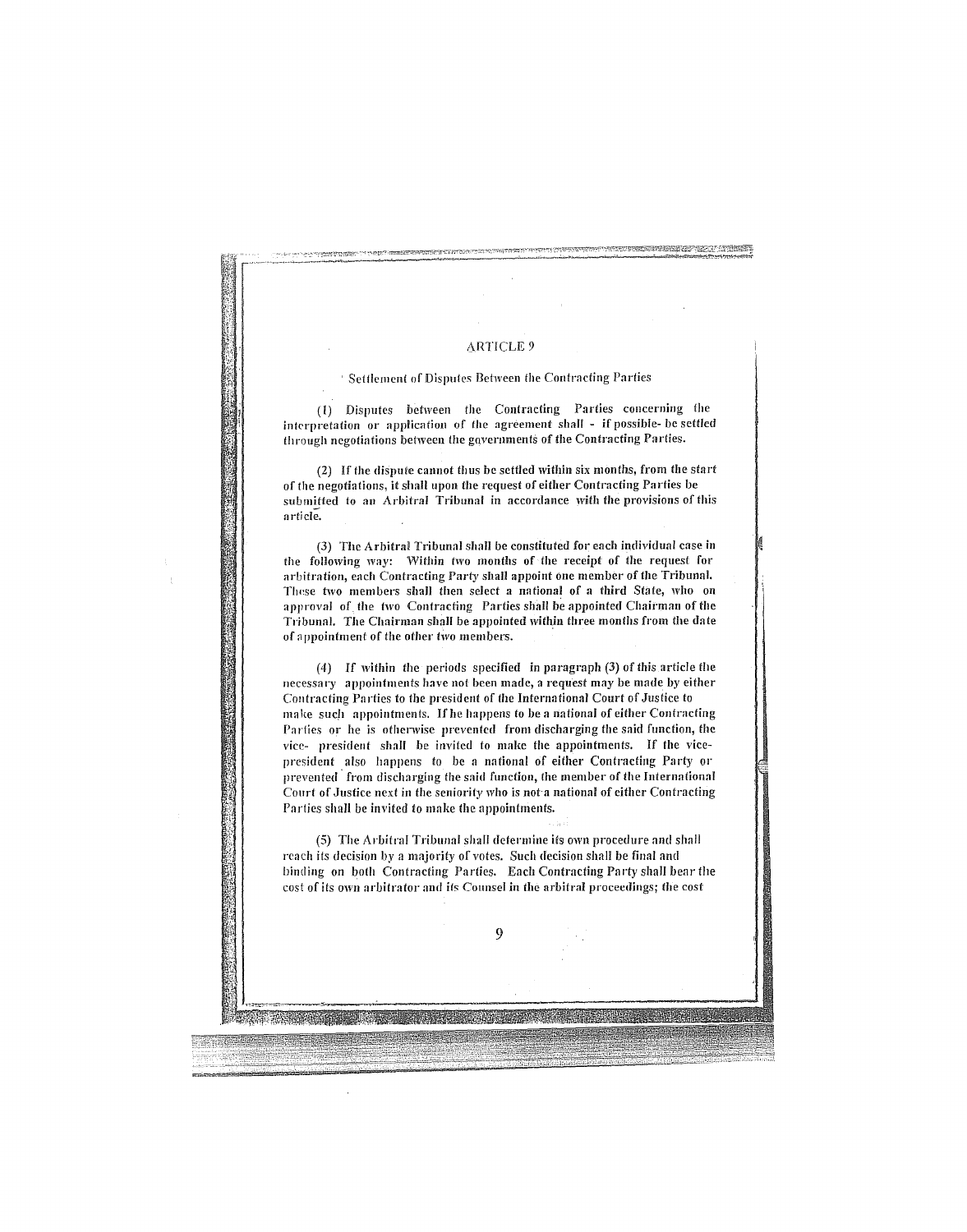of the Chairman and the remaining costs shall be borne in equal parts by both Contracting Parties,

#### **ARTICLE 10**

### Application of Other Rules

(I) Where a matter is governed simultaneously by this Agreement and by another international agreement to which both Contracting Parties are Parties, or by general principles of International Law, nothing in this Agreement shall prevent either Contracting Party or any of its investors who own investments in the territory of the other Contracting Party from taking advantage of whichever rules are the more favorable to his case.

(2), If the treatment to be accorded by one Contracting Party to investors of the other Contracting Party in accordance with its laws and regulations or other specific provisions or contracts is more favorable than that accorded by this Agreement, the more favorable treatment shall be accorded.

#### **ARTICLE 11**

#### Application of the Agreement

(1) The Agreement shall apply to all investments, whether made before and remaining or after its entry into force.

(2) This Agreement shall not apply to disputes existing before its entry into force.

## **ARTICLE 12**

 $i$  ;  $i$ Entry into Force  $\frac{1}{2}$ 

This agreement shall enter into force on the date of exchanging the written notification by both Contracting Parties indicating that their respective internal legal procedures have been fulfilled.